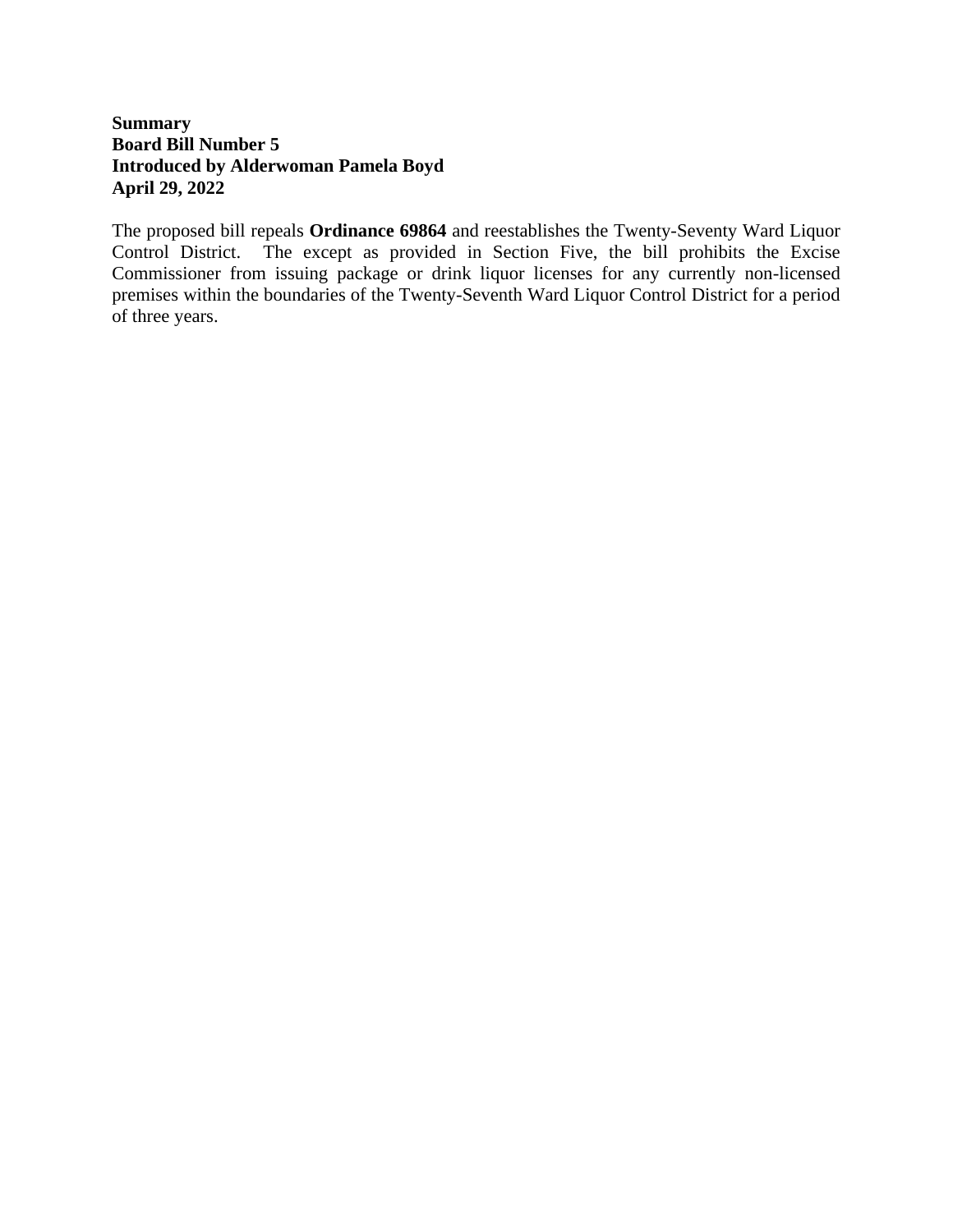#### **BOARD BILL NUMBER 5 INTRODUCED BY ALDERWOMAN PAMELA BOYD**

 An ordinance repealing **Ordinance 69864**, and prohibiting the issuance of any package or drink liquor licenses for any currently non-licensed premises within the boundaries of the Twenty- Seventy Ward Liquor Control District, as established herein, for a period of three years from the effective date hereof; containing exceptions allowing, during the moratorium period, for the transfer of existing licenses, under certain circumstances, the issuance of a license to persons operating a restaurant at a previously non-licensed premises, and the issuance of a license to a 501(c)(3) tax-exempt organization at a previously non-licensed premises; and containing an emergency clause.

## **BE IT ORDAINED BY THE CITY OF ST. LOUIS AS FOLLOWS:**

#### **SECTION ONE.** Ordinance 69864 Repealed.

**Ordinance 69864** is hereby repealed, and in lieu thereof the following provisions are enacted.

#### **SECTION TWO.** Legislative Findings.

 The existence of alcoholic beverage establishments appears to contribute directly to numerous peace, health, safety, and general welfare problems including loitering, littering, drug trafficking, prostitution, public drunkenness, defacement and damaging of structures, pedestrian obstructions, as well as traffic circulation, parking and noise problems on public streets and neighborhood lots. The existence of such problems creates serious impacts on the health, safety, and welfare of residents of single- and multiple-family within the district, including fear for the safety of children, elderly residents and of visitors to the district. The problems also contribute to the deterioration of the neighborhood and concomitant devaluation of property and destruction of community values

**Page 1 of 4 Board Bill Number 5 P. Boyd April 29, 2022**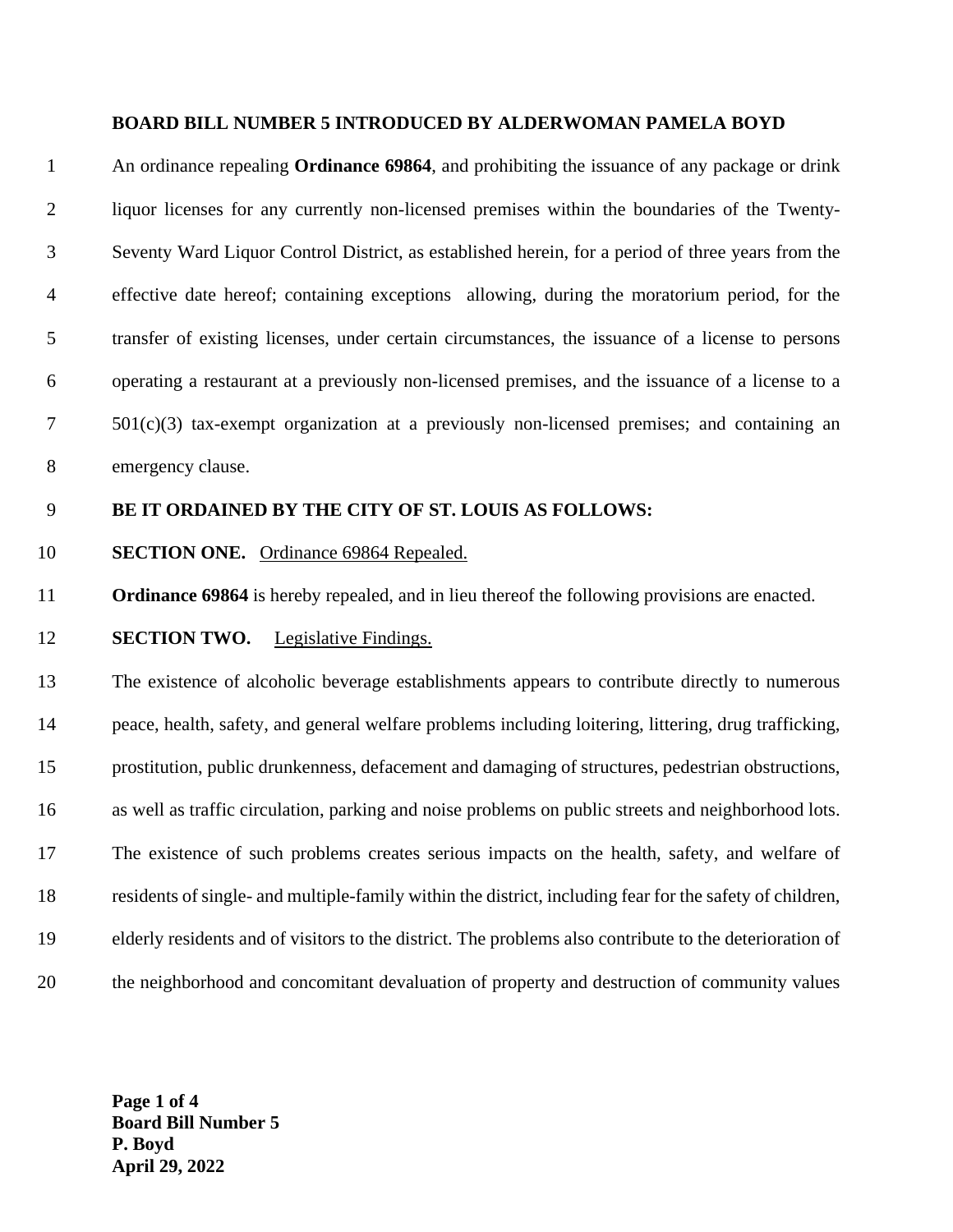and quality of life. The number of establishments selling alcoholic beverages and the associated problems discourage more desirable and needed commercial uses in the area.

### **SECTION THREE.** Twenty-Seventh Ward Liquor Control District Established.

 In order to preserve the residential character and the neighborhood-serving commercial uses of the area, there shall be a moratorium on the issuance of new liquor licenses with the area beginning at the point of intersection of I- 70 and Union Blvd, and proceeding westerly along I- 70 to the St. Louis City county line, and proceeding northerly along the St. Louis City county line to Halls Ferry Rd, and proceeding southerly along Halls Ferry Rd to Halls Ferry Cir, and proceeding southerly along Halls Ferry Cir to Goodfellow Blvd, and proceeding westerly along Goodfellow Blvd to Park Ln, and proceeding southerly along Park Ln to McLaran Ave, and proceeding westerly along McLaran Ave to Trafford Ln, and proceeding southerly along Trafford Ln to Norfolk and Western Rlwy, and proceeding easterly along Norfolk and Western Rlwy to Park Ln, and proceeding northerly along Park Ln to Melrose Ave, and proceeding easterly along Melrose Ave to Tara Ln, and proceeding northerly along Tara Ln to Eton Ln, and proceeding easterly along Eton Ln to Riverview Blvd, and proceeding northerly along Riverview Blvd to McLaran Ave, and proceeding easterly along McLaran Ave to north/south alleyway between Partridge Ave and Oriole Ave, and proceeding southerly along such alleyway to east/west alleyway, and proceeding westerly along such alleyway to Partridge Ave, and proceeding southerly along Partridge Ave to Melrose Ave, and 18 proceeding westerly along Melrose Ave to Riverview Blvd, and proceeding southerly along Riverview Blvd to Norfolk and Western Rlwy, and proceeding easterly along Norfolk and Western Rlwy to Broadway, and proceeding southerly along Broadway to Calvary Ave, and proceeding westerly along Calvary Ave to W Florissant Ave, and proceeding northerly

**Page 2 of 4 Board Bill Number 5 P. Boyd April 29, 2022**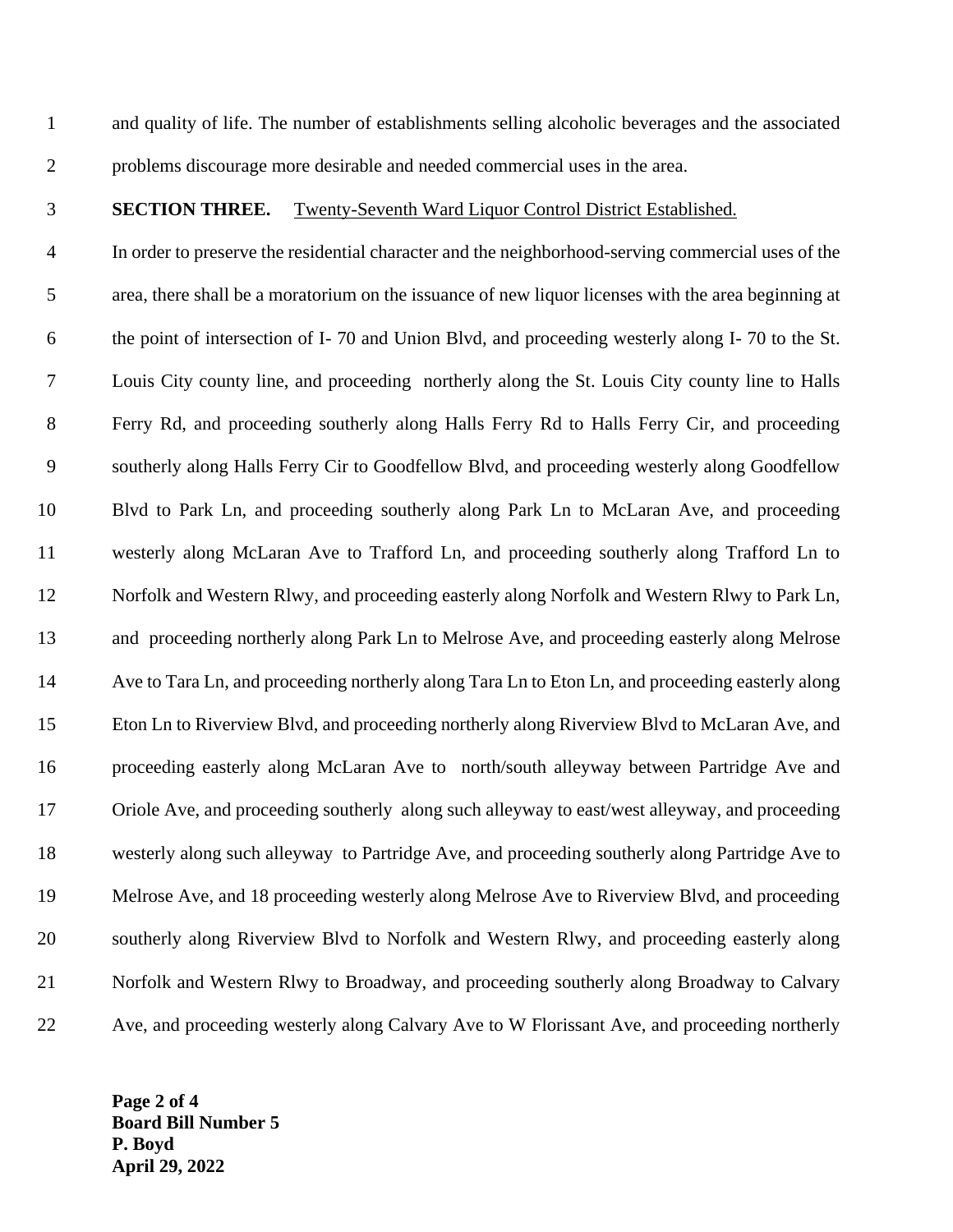along W Florissant Ave to Union Blvd, and proceeding westerly along Union Blvd to Harney Ave, and proceeding northerly along Harney Ave to Claxton Ave, and proceeding westerly along Claxton Ave to Bircher Blvd, and proceeding easterly along Bircher Blvd to Union Blvd, and proceeding westerly along Union Blvd to the point of beginning. Such area shall be known as the Twenty-Seventh Ward Liquor Control District.

 **SECTION FOUR**. Liquor Moratorium. The Excise Commissioner shall not, for a period of three (3) years, beginning as of the effective date of this ordinance, approve the issuance of a package or drink liquor license for any premises which is located within the boundaries of the Twenty-Seventy Ward Liquor Control District established in Section Three of this ordinance.

**SECTION FIVE.** Exceptions.

 Notwithstanding the provisions Section Four of this ordinance, the Excise Commissioner shall have the authority to:

- 1. Approve the transfer of an existing license to another premises within the petition circle of the currently licensed premises pursuant to the provisions of subsection B of Chapter14.06.330 of the Revised Code of the City of St. Louis; and
- 2. Issue a drink license for a premises not licensed as of the effective date of this ordinance, which is currently operated as restaurant, as defined Chapter 14.01.390 of the Revised Code of the City of St. Louis, or for a premises that will be operated as a restaurant upon opening; and
- 3. Issue a drink license for A premises not licensed as of the effective date of this 22 ordinance that is currently operated or will be operated by a Missouri not-for-profit

**Page 3 of 4 Board Bill Number 5 P. Boyd April 29, 2022**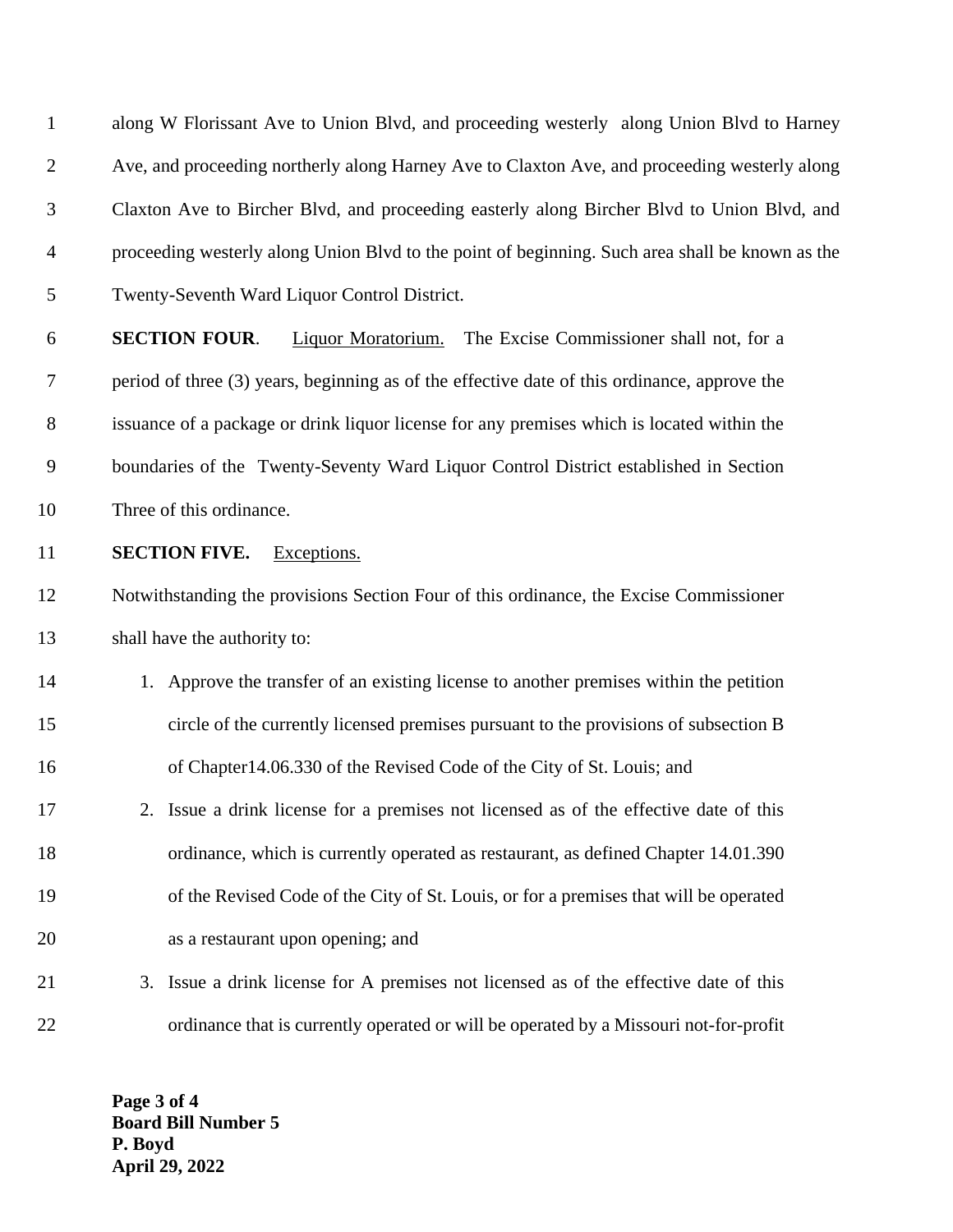- 1 corporation that is a tax exempt, charitable organization under section  $501(c)(3)$  of 2 the United States Internal Revenue Code; and
	- 4. Approve the renewal of an existing license pursuant to the provisions of Chapter 14.08.090 of the Revised Code of the City of St. Louis

## 3 **SECTION SIX.** Emergency Clause.

- 4 This being an ordinance for the preservation of public peace, health, and safety it is hereby 5 declared to be an emergency measure as defined in Article IV, Sections 19 and 20 of the
- 6 Charter of the City of St. Louis and shall therefore become effective immediately upon its
- 7 passage and approval by the Mayor.

**Page 4 of 4 Board Bill Number 5 P. Boyd April 29, 2022**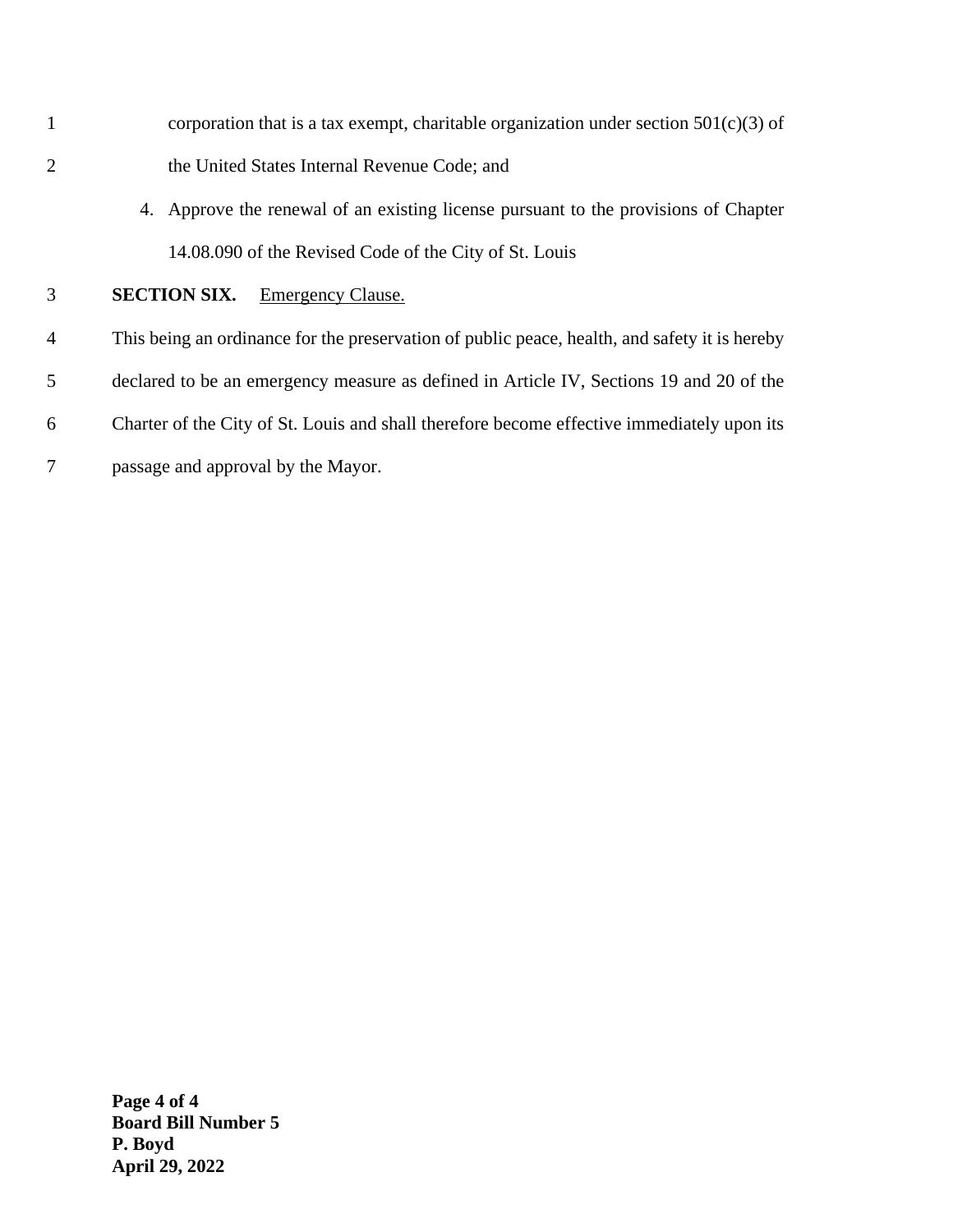# 1 **BOARD BILL NO. 138 INTRODUCED BY ALDERMAN CHRIS CARTER**

| $\overline{2}$ | An ordinance repealing Ordinance 68997 and in lieu thereof enacting a new                       |
|----------------|-------------------------------------------------------------------------------------------------|
| 3              | ordinance prohibiting the issuance of any package or drink liquor licenses for any              |
| $\overline{4}$ | currently non-licensed premises within the boundaries of the Twenty-Seventh Ward                |
| 5              | Liquor Control District, as established herein, for a period of three years from the            |
| 6              | effective date hereof; containing an exception allowing, during the moratorium period,          |
| $\overline{7}$ | for the transfer of existing licenses, under certain circumstances, and the issuance of a       |
| $8\,$          | drink license to persons operating a restaurant at a previously non-licensed premises; and      |
| 9              | containing an emergency clause.                                                                 |
| 10             | BE IT ORDAINED BY THE CITY OF ST. LOUIS AS FOLLOWS:                                             |
| 11             | SECTION ONE. Ordinance number 68997 is hereby repealed and in lieu thereof                      |
| 12             | the following provisions are enacted:                                                           |
| 13             | SECTION TWO. LEGISLATIVE FINDINGS.                                                              |
| 14             | The existence of alcoholic beverage establishments appears to contribute directly               |
| 15             | to numerous peace, health, safety and general welfare problems including loitering,             |
| 16             | littering, drug trafficking, prostitution, public drunkenness, defacement and damaging of       |
| 17             | structures, pedestrian obstructions, as well as traffic circulation, parking and noise          |
| 18             | problems on public streets and neighborhood lots. The existence of such problems creates        |
| 19             | serious impacts on the health, safety and welfare of residents of single- and multiple-         |
| 20             | family within the district, including fear for the safety of children, elderly residents and of |
| 21             | visitors to the district. The problems also contribute to the deterioration of the              |
| 22             | neighborhood and concomitant devaluation of property and destruction of community               |
| 23             | values and quality of life. The number of establishments selling alcoholic beverages and        |
| 24             | the associated problems discourage more desirable and needed commercial uses in the             |
|                | $\Gamma$ ontambon $26.2014$                                                                     |

September 26, 2014 Page 1 of 3<br>Board Bill No.138

Sponsored By Alderman Chris Carter.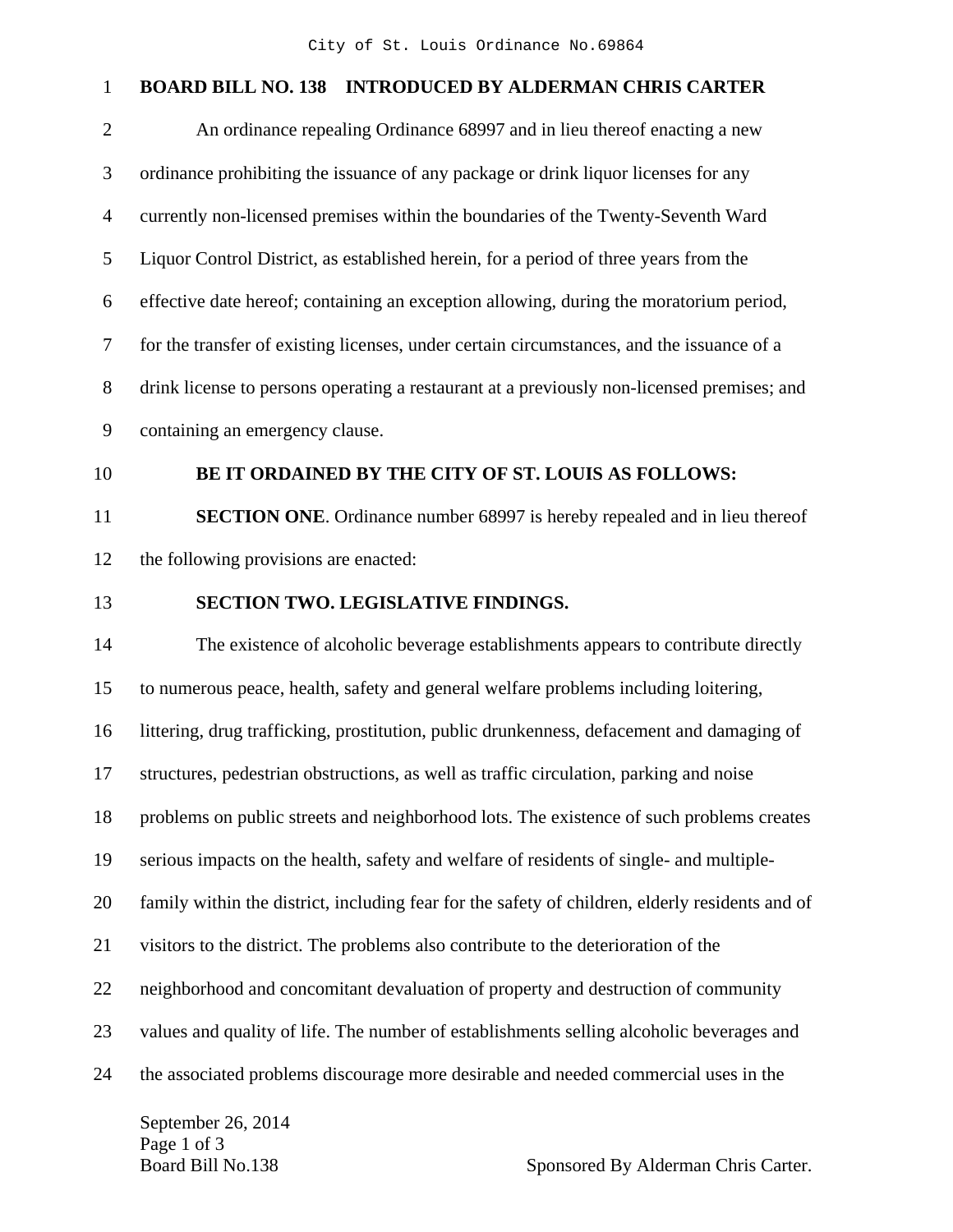#### City of St. Louis Ordinance No.69864

1 area. In order to preserve the residential character and the neighborhood-serving 2 commercial uses of the area, there shall be a moratorium on the issuance of new liquor 3 licenses with the area beginning at the point of intersection of I- 70 and Union Blvd, and 4 proceeding westerly along I- 70 to the St. Louis City county line, and proceeding 5 northerly along the St. Louis City county line to Halls Ferry Rd, and proceeding southerly 6 along Halls Ferry Rd to Halls Ferry Cir, and proceeding southerly along Halls Ferry Cir 7 to Goodfellow Blvd, and proceeding westerly along Goodfellow Blvd to Park Ln, and 8 proceeding southerly along Park Ln to McLaran Ave, and proceeding westerly along 9 McLaran Ave to Trafford Ln, and proceeding southerly along Trafford Ln to Norfolk and 10 Western Rlwy, and proceeding easterly along Norfolk and Western Rlwy to Park Ln, and 11 proceeding northerly along Park Ln to Melrose Ave, and proceeding easterly along 12 Melrose Ave to Tara Ln, and proceeding northerly along Tara Ln to Eton Ln, and 13 proceeding easterly along Eton Ln to Riverview Blvd, and proceeding northerly along 14 Riverview Blvd to McLaran Ave, and proceeding easterly along McLaran Ave to 15 north/south alleyway between Partridge Ave and Oriole Ave, and proceeding southerly 16 along such alleyway to east/west alleyway, and proceeding westerly along such alleyway 17 to Partridge Ave, and proceeding southerly along Partridge Ave to Melrose Ave, and 18 proceeding westerly along Melrose Ave to Riverview Blvd, and proceeding southerly 19 along Riverview Blvd to Norfolk and Western Rlwy, and proceeding easterly along 20 Norfolk and Western Rlwy to Broadway, and proceeding southerly along Broadway to 21 Calvary Ave, and proceeding westerly along Calvary Ave to W Florissant Ave, and 22 proceeding northerly along W Florissant Ave to Union Blvd, and proceeding westerly 23 along Union Blvd to Harney Ave, and proceeding northerly along Harney Ave to Claxton 24 Ave, and proceeding westerly along Claxton Ave to Bircher Blvd, and proceeding

September 26, 2014 Page 2 of 3

Board Bill No.138 Sponsored By Alderman Chris Carter.